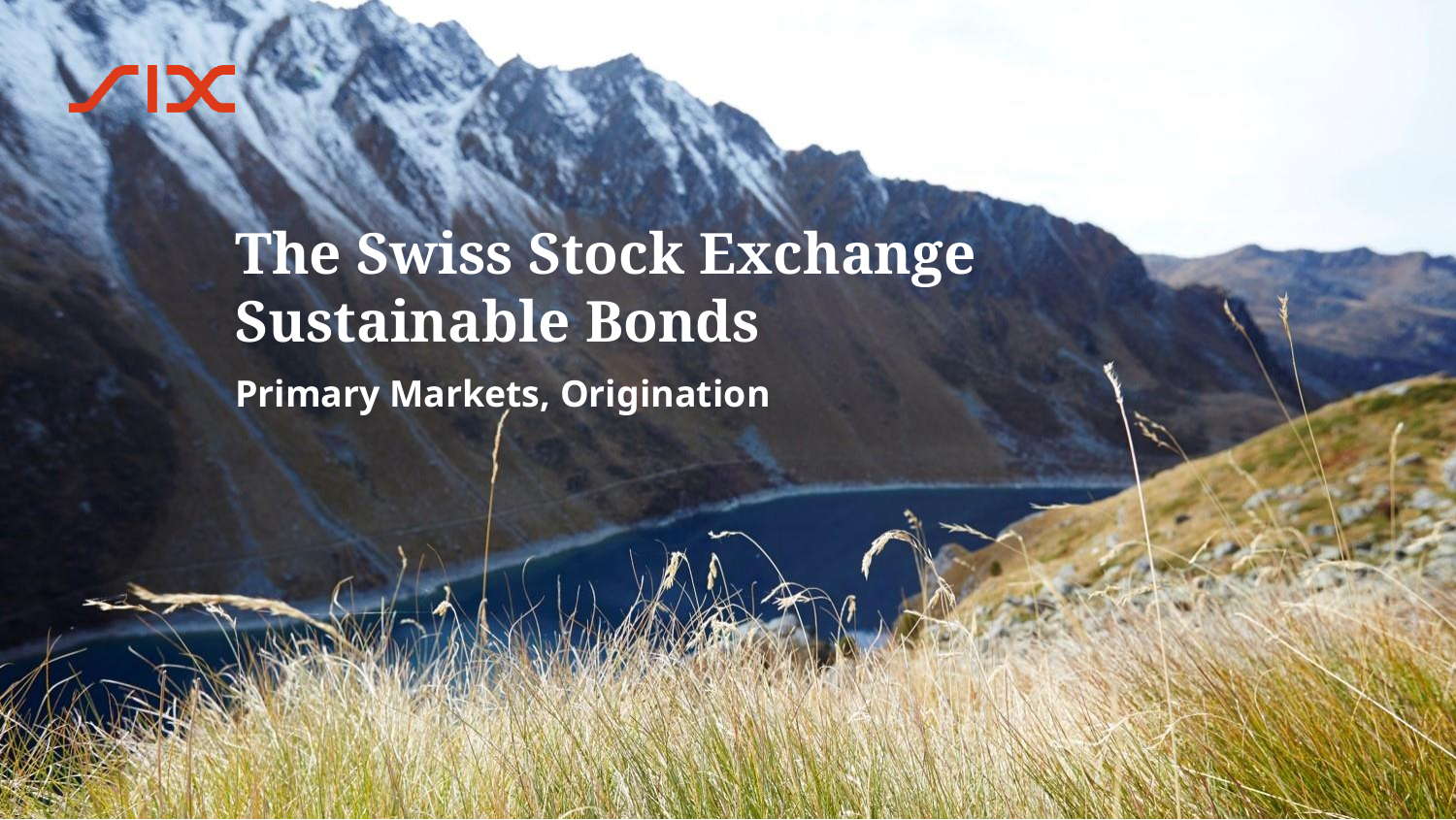# **1. Sustainable Bonds Are on the Rise**

- 2. Greater Visibility with the SIX Flag
- 3. Partnership with the Climate Bonds Initiative
- 4. A New Opportunity Sustainability-linked Bonds
- 5. Your Advantages at a Glance

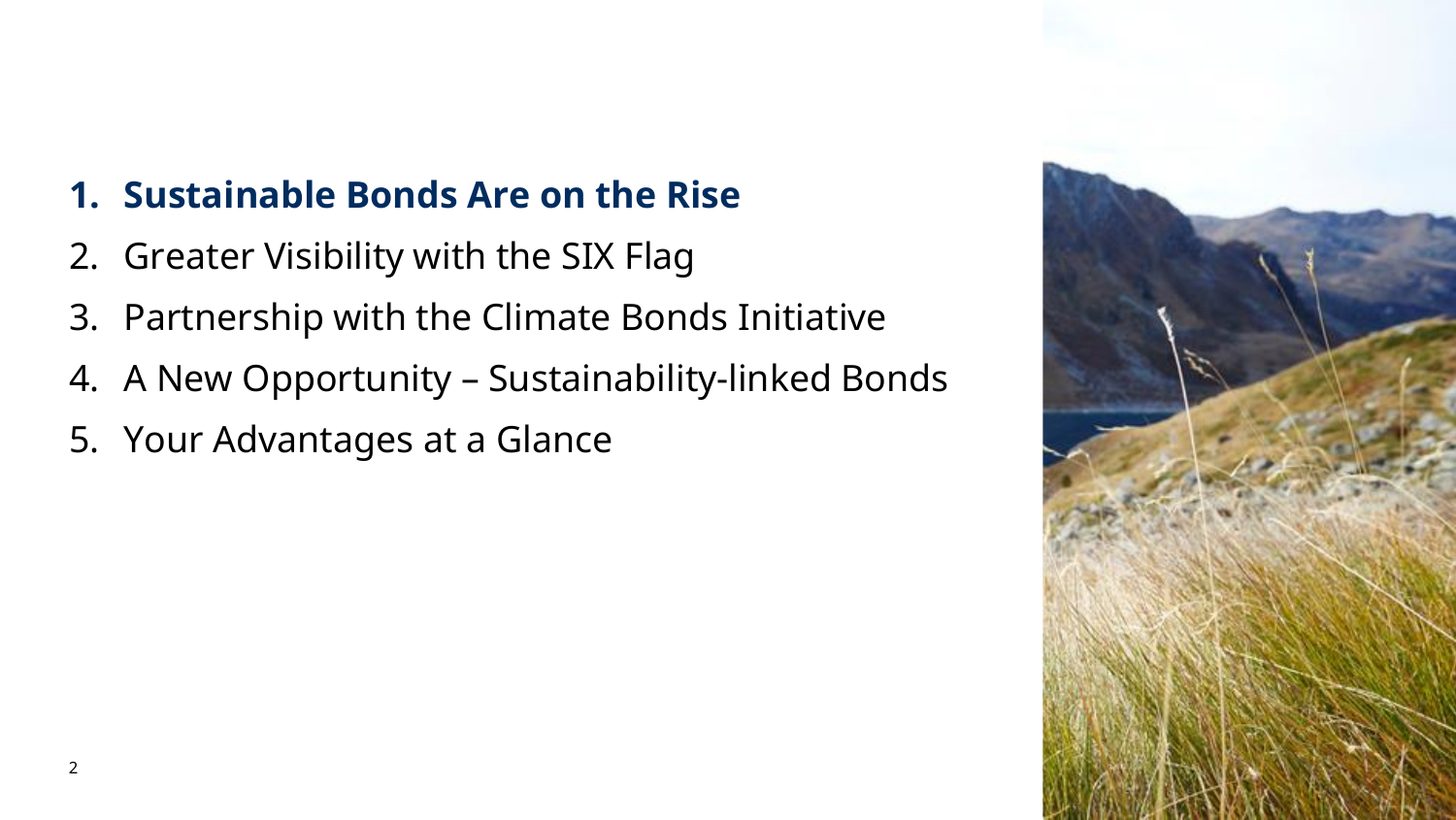# **Sustainability is Increasingly in the Spotlight**

### **Sustainable Investments (SI)**

SI are needed to **transform both the Swiss and global economy** to deliver on climate, environmental and social sustainability goals, including the **Paris Agreement** and more broadly the **UN Sustainable Development Goals**.

### **SI in Switzerland**

The Swiss market for SI has experienced double-digit growth in previous years and reached **CHF 1.52 trillion**<sup>1</sup> in 2020. Both the public and private sector work on framework conditions<sup>2</sup> paving the way for Switzerland to become a **premier international hub** for sustainable finance, including sustainable bonds.

### **The Role of Bonds**

Bonds as a major asset class play an integral role and the market for sustainable bonds is growing rapidly both due to **bottom-up drivers** (i.e. investor demand) as well as **top-down pressure**  (i.e. pressure from company boards and upcoming regulations like the EU taxonomy or EU Green Bond Standard<sup>3</sup>).

#### 1. The figure covers SI funds (CHF 694.5bn), sustainable mandates (CHF 269.8bn) and sustainable assets owned by asset owners (CHF 555.9bn); based on a market survey by Swiss Sustainable Finance in "Swiss Sustainable Investment Market Study 2021".

2. See e.g. the Federal Council report "Sustainability in Switzerland's financial sector" (Jun-20) or the Swiss Banking Association position paper "Sustainable Finance" (Jun-20).

- 3. The EU Green Bond Standard is part of the EU Commission action plan on financing sustainable growth that also includes the formulation of an EU taxonomy, a classification system for sustainable activities.
- 3 Sources: Swiss Sustainable Finance, Swiss Banking Association and European Commission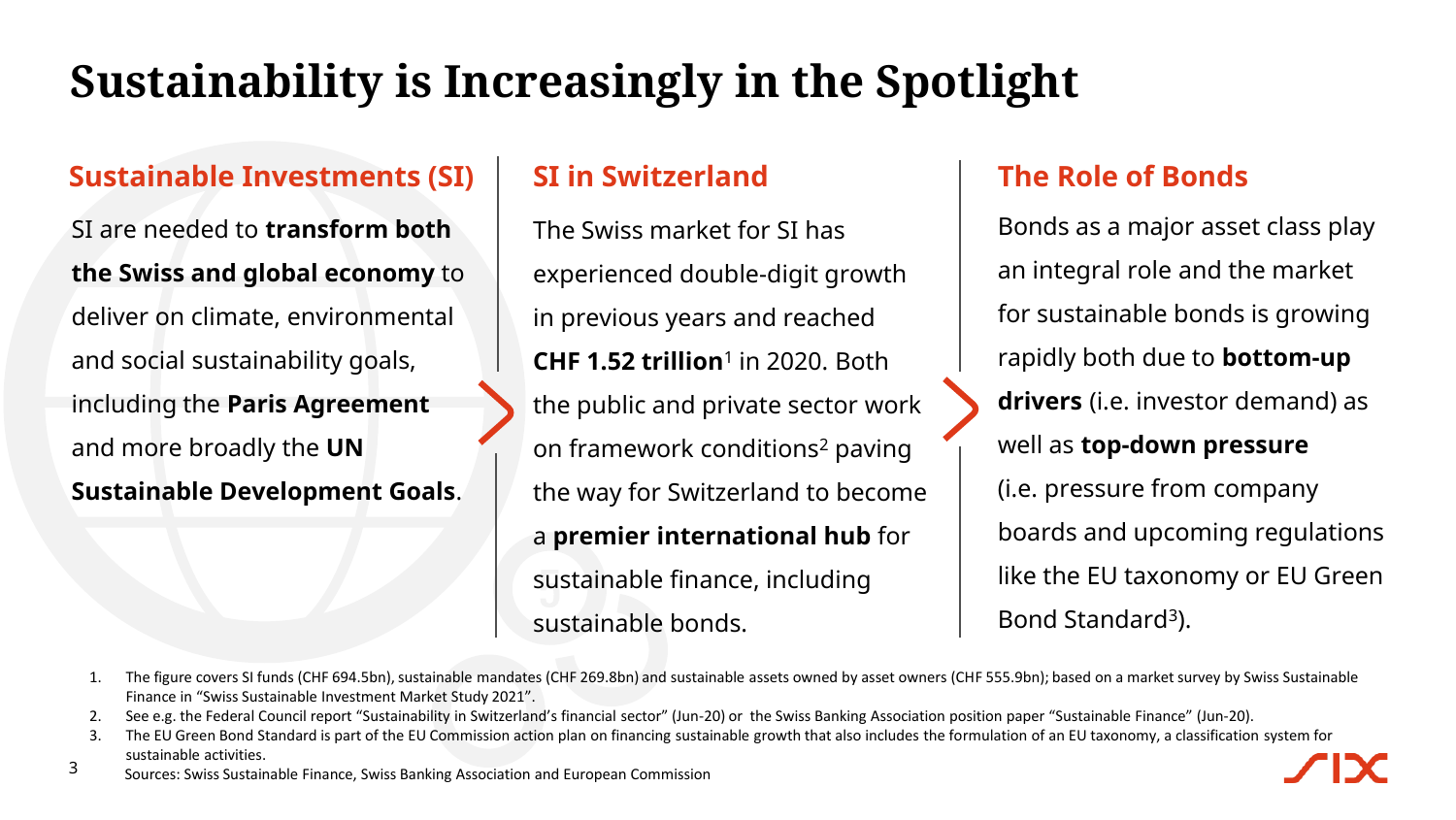# **Sustainable Bonds Are Globally on the Rise**



\* Transport includes projects in clean energy vehicle infrastructure, electric transportation, emission reduction, etc.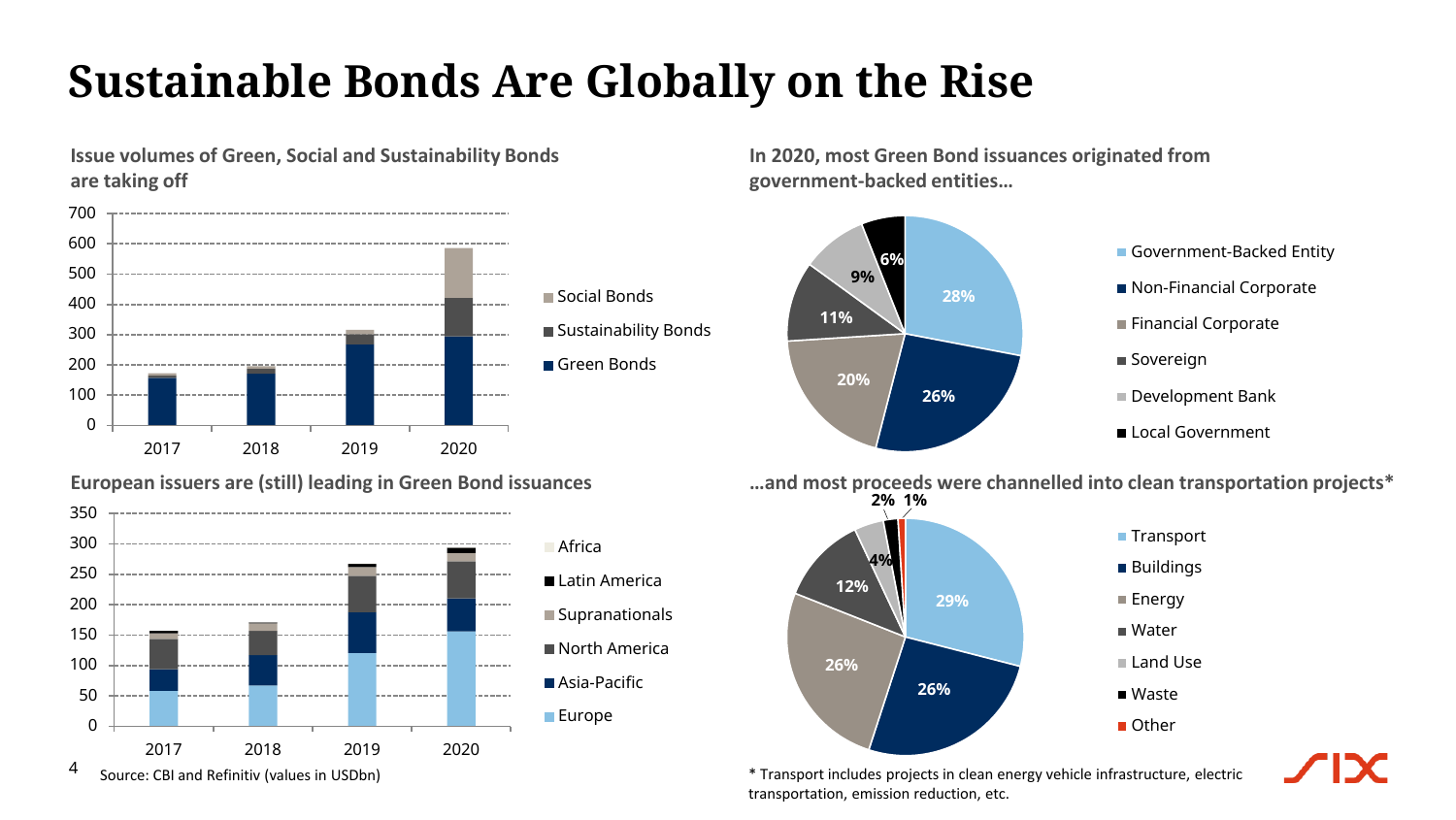- 1. Sustainable Bonds Are on the Rise
- **2. Greater Visibility with the SIX Flag**
- 3. Partnership with the Climate Bonds Initiative
- 4. A New Opportunity Sustainability-linked Bonds
- 5. Your Advantages at a Glance

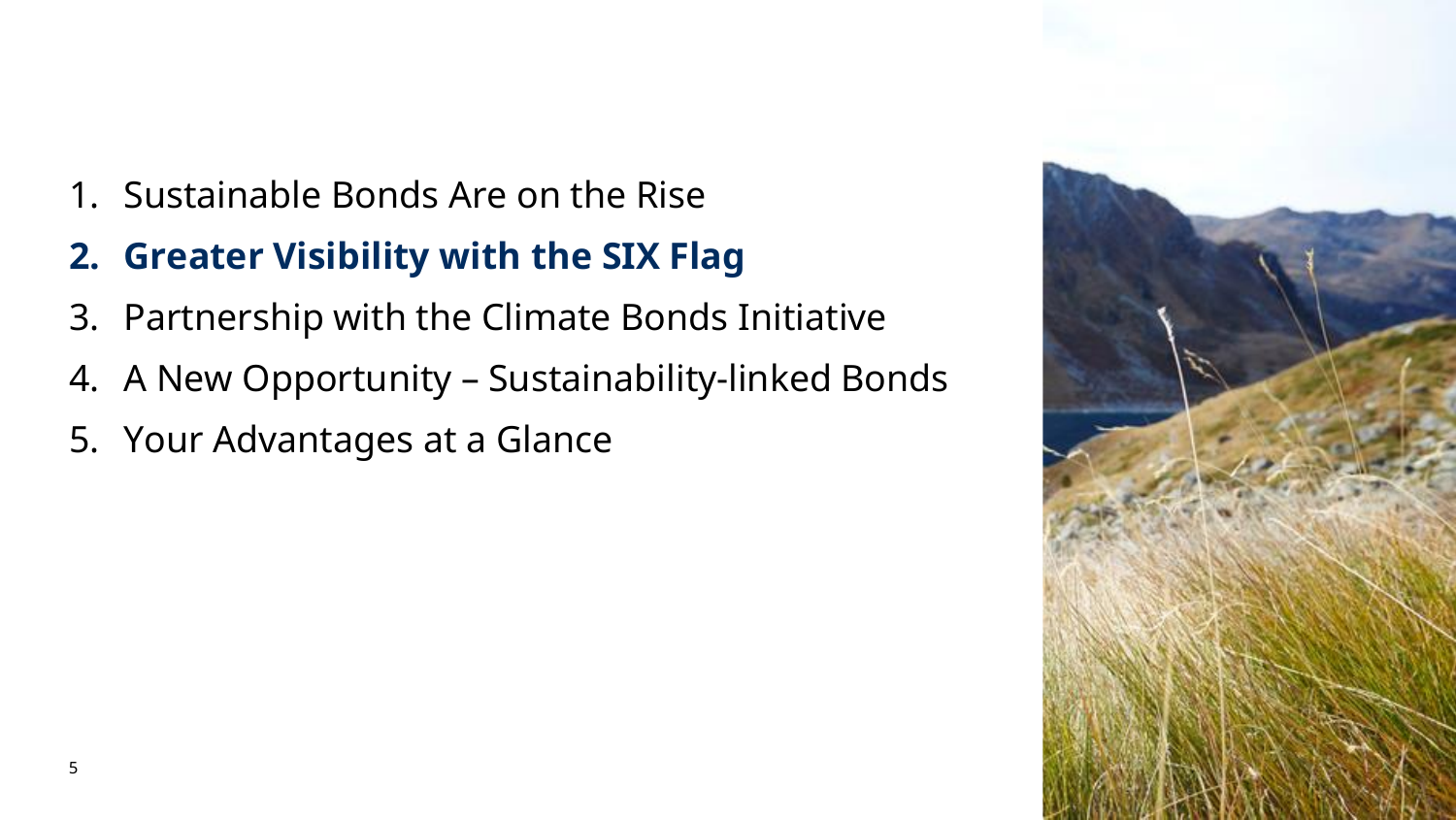# **Greater Visibility with the SIX Flag for Sustainable Bonds**

- Status quo: **no global legal and binding definition** for green, social, sustainability or sustainability-linked bonds
- **The «Principles» by ICMA<sup>1</sup>** have become the leading global & voluntary framework and include guidelines on project selection, use of proceeds, performance measurement and reporting
- **Sustainable bonds are flagged** and thus easier found in the SIX bond [explorer](https://www.six-group.com/en/products-services/the-swiss-stock-exchange/market-data/bonds/bond-explorer.html) and are published on a [dedicated](https://www.six-group.com/en/products-services/the-swiss-stock-exchange/market-data/bonds/green-bonds.html) website



- Projects with environmental benefits:
	- Renewable energy
	- **Energy efficiency**
	- Clean transportation
	- Circular economy...



Projects with positive social outcomes:

- Affordable housing
- Access to essential services
- SME financing & microfinance
- Food security...



- **•** Social Projects with environmental co-benefits or green projects with social co-benefits
- Aligned with both the Green and Social Bond Principles



Forward-looking and performance-based bond where proceeds are intended to be used for general purposes (not use of proceeds, i.e. project/asset focused)

**SIX flag**

**Use of proceeds**

Use of proceeds

6

Bonds receive a **Green Bond Flag**  if included in the Green Bond Database<sup>2</sup> by the Climate Bonds Initiative (CBI) and by adhering to the "Green Bond Principles"

Bonds receive a **Social Bond Flag** by "issuer commitment" and adhering to the "Social Bond Principles"

Bonds receive a **Sustainability Bond Flag** by "issuer commitment" and adhering to "The Sustainability Bond Guidelines"

Bonds receive a **Sustainabilitylinked Bond Flag** by "issuer commitment" and adhering to the "Sustainability-linked Bond Principles"

- 1. International Capital Market Association
- 2. More information on the Green Bond Database can be found [here](https://www.climatebonds.net/cbi/pub/data/bonds).
- Sources: CBI, ICMA and SIX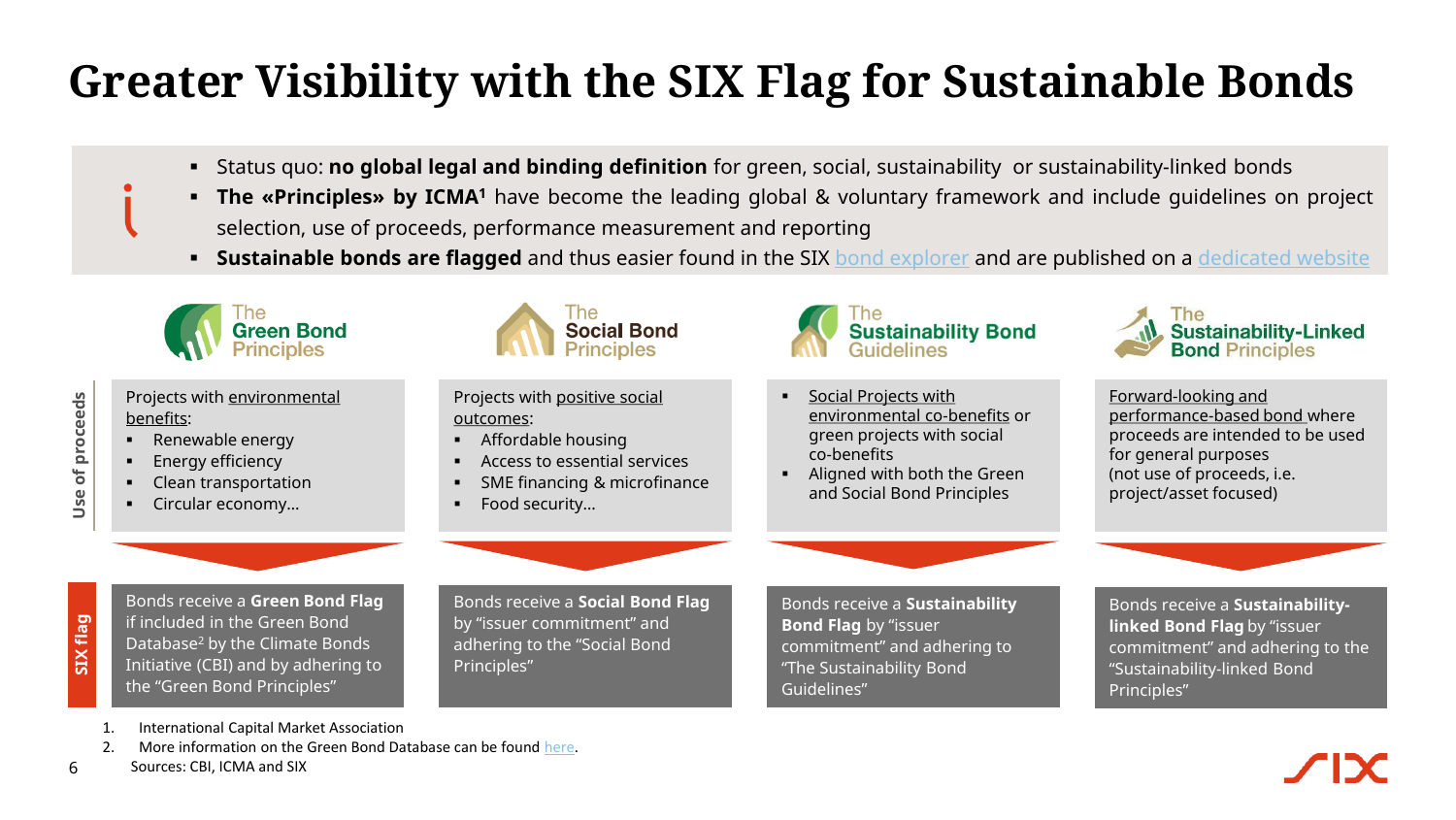# **The World of Sustainable Bonds at SIX**

#### **Apple**

- → *Size*: USD 1.5bn
- → *Coupon*: 2.850%
- → *Maturity*: February 2023
- → *Use of proceeds*: renewable energy sources, use of green materials and conserving precious resources

**60+ sustainable bonds** equivalent to over CHF 20bn are currently

Currencies include **CHF, EUR, USD,** 

Around **50% are primary listed**, others are admitted to trading

**SEK, CAD, AUD and NZD**

→ *Verifier:* Sustainalytics

traded at SIX

#### **Raiffeisen**

- → *Size*: CHF 100mn
- → *Coupon*: 0.125%
- → *Maturity*: May 2024
- → *Use of proceeds*: social housing development with focus on energy efficiency (e.g. Minergie certified) and housing cooperatives
- → *Verifier*: ISS-oekom

#### **Russian Railways**

- Size: CHF 250mn
- → Coupon: 0.840%
- Maturity: March 2026
- Use of proceeds: investments into clean transportation via purchase of electric locomotives
- → *Verifier*: Sustainalytics

#### **NADB (North American Development Bank)**

- Size: CHF 180mn
- → Coupon: 0.200%
- Maturity: November 2028
- → Use of proceeds: renewable energy (solar, wind), sustainable water management, energy efficiency and pollution prevention & control
- → *Verifier*: Sustainalytics

#### **Woolworths Group**

- $\rightarrow$  *Size*: AUD 400mn
- → *Coupon*: 2.850%
- Maturity: April 2024
- → *Use of proceeds*: investments in low carbon supermarket buildings
- → *Verifier*: EY

#### **Bank of the Philippine Islands**

- $-$  Size: USD 1.5bn
- → Coupon: 2.85%
- Maturity: February 2023
- Use of proceeds: renewable energy sources, use of green materials and conserving precious resources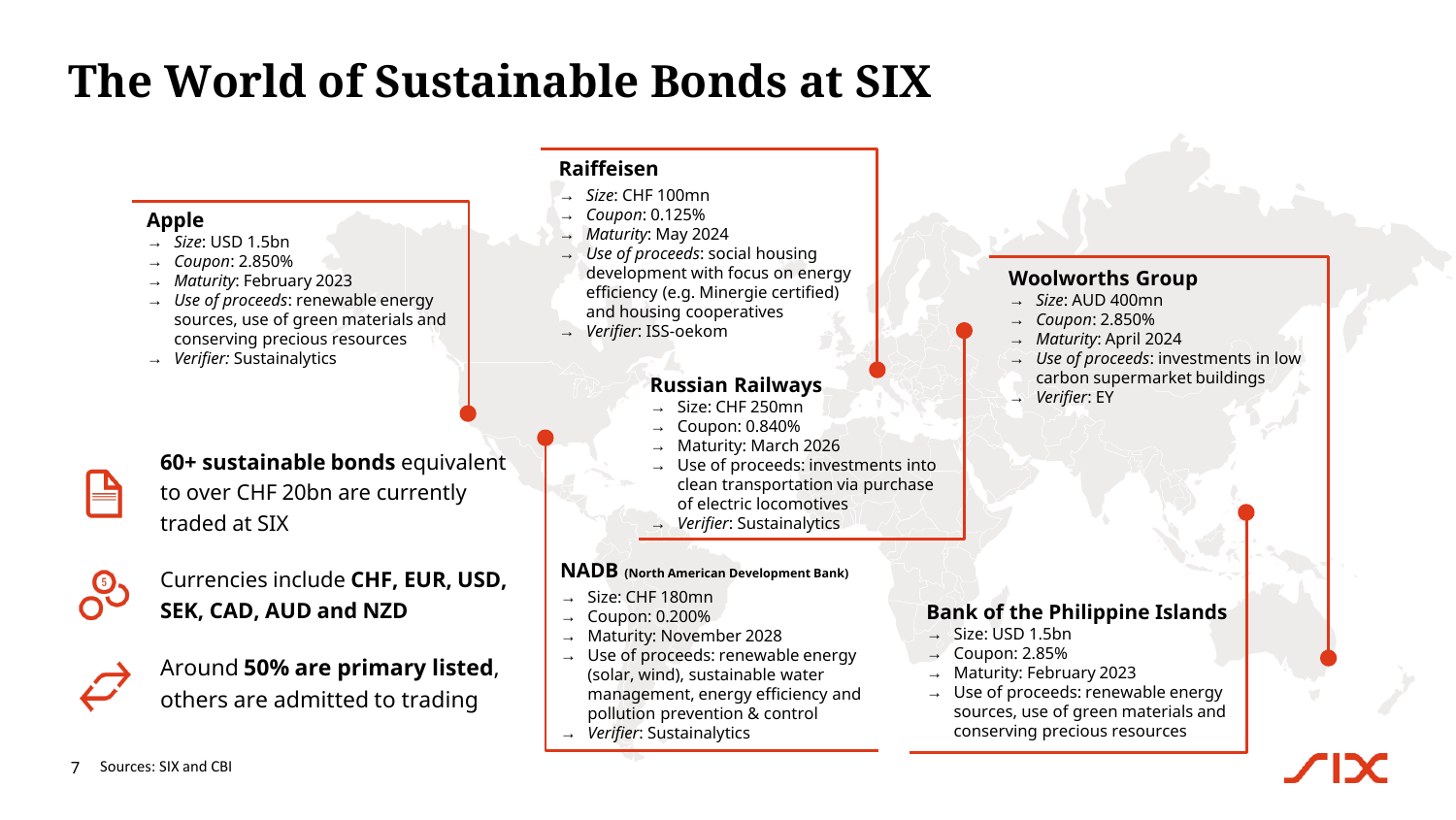- 1. Sustainable Bonds Are on the Rise
- 2. Greater Visibility with the SIX Flag
- **3. Partnership with the Climate Bonds Initiative**
- 4. A New Opportunity Sustainability-linked Bonds
- 5. Your Advantages at a Glance

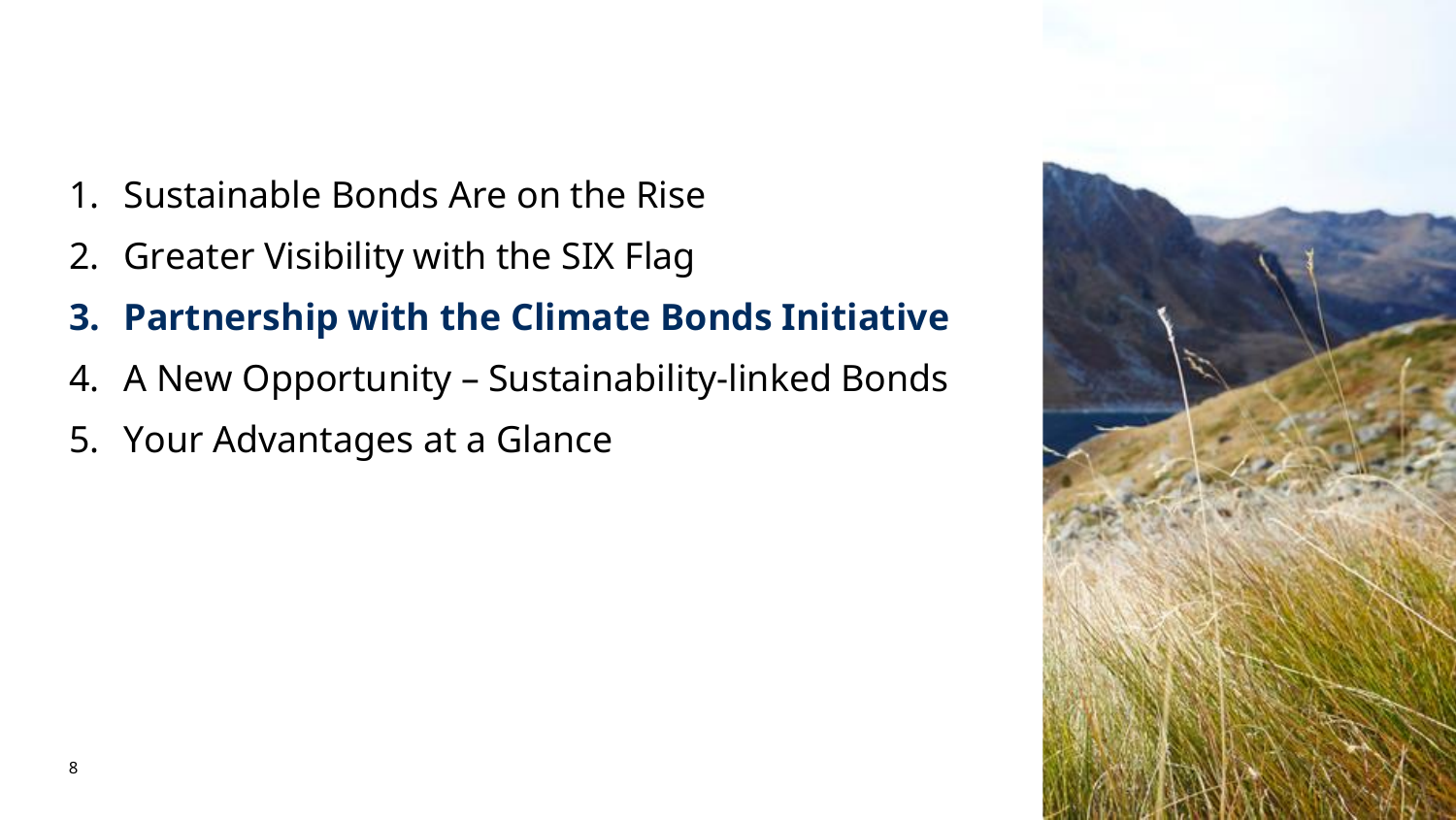# **Partnership with the Climate Bonds Initiative**

ÌЙ<br>И



## **Partnership**

- SIX and the **Climate Bonds Initiative (CBI)** entered into partnership in 2018
- CBI is an international, investor-focused non-profit organization aiming to promote investment in **sustainable projects and assets**
- **CBI partners** include major banks, exchanges and countries, incl. Switzerland

# **Visibility**

- The partnership allows SIX to give **green bonds** a **higher visibility**
- Bonds that are included in the Green Bond Database by CBI and are aligned with the "Green Bond Principles" by ICMA receive a **green bond flag**, facilitating the search for such bonds in the SIX [Bond Explorer](https://www.six-group.com/en/products-services/the-swiss-stock-exchange/market-data/bonds/bond-explorer.html)<sup>1</sup>
- A [dedicated website](https://www.six-group.com/en/products-services/the-swiss-stock-exchange/market-data/bonds/green-bonds.html) presents a list of all green bonds at SIX



## **Ecosystem**

SIX promotes the development of a **robust sustainable bond market** by offering a **facilitated search** for flagged bonds, **reliable certification** by CBI as well as a **transparent and regulated market**

1. There is a "special flag" search functionality in the SIX Bond Explorer, facilitating the filtering for green bonds; Sources: SIX and CBI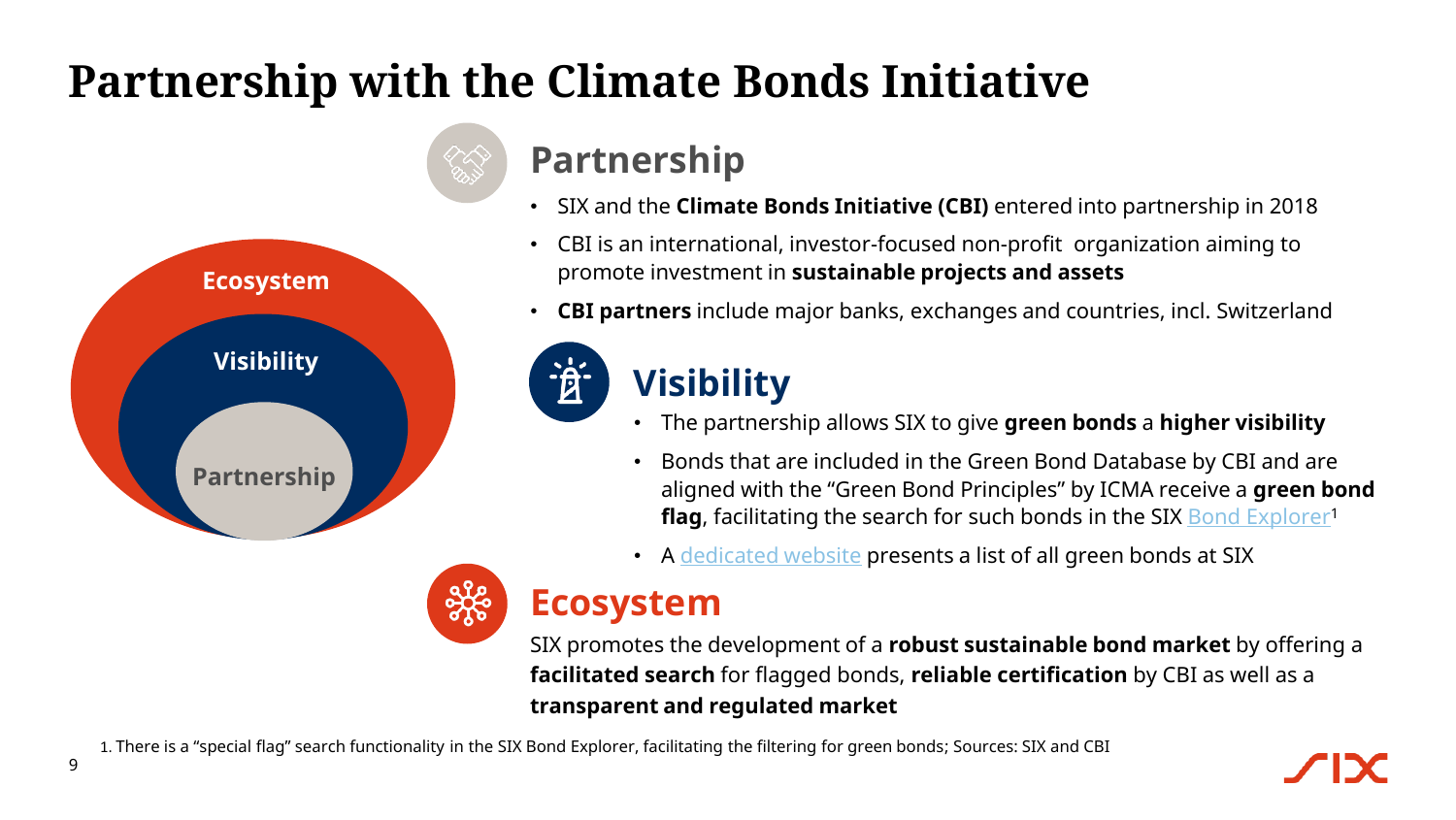# **The Climate Bonds Certification Scheme**

## **Certification**

Certification under the Climate Bonds Standard confirms full alignment with:

- **The Green Bond Principles** by ICMA
- **Mandatory requirements** for internal controls, use of proceeds, reporting and verification
- **The Paris Climate Agreement** and the 2-degree global warming target

### **Taxonomy**

The Climate Bonds taxonomy identifies assets & projects needed to deliver a low carbon economy.

Currently, projects in the following sectors<sup>1</sup> can be certified:

- **Agriculture**
- **Energy** *(solar, wind, geothermal, bioenergy, marine renewables, grids & storage)*
- **Transport** *(private/public transport, freight rail, shipping)*
- **Water**
- **Buildings** *(residential/commercial)*
- **Forestry, land conservation and restoration**
- **Waste** (recycling, waste to energy, etc.)



-----------------

#### **Issuers**

- **1. Investor demand**  and diversification
- 2. Positive **reputational impact**
- **3. Leadership** and early adopter
- 1. Lower costs on **due diligence<sup>2</sup>**
- **2. Transparency** and consistency
- **3. Deeper engagement**  with the issuer

**Investors**



1. More certifiable projects and assets are under development.

2. The climate bond certification lowers due diligence costs by reducing the burden for investors having to make judgements on the green attributes of green-labelled investments.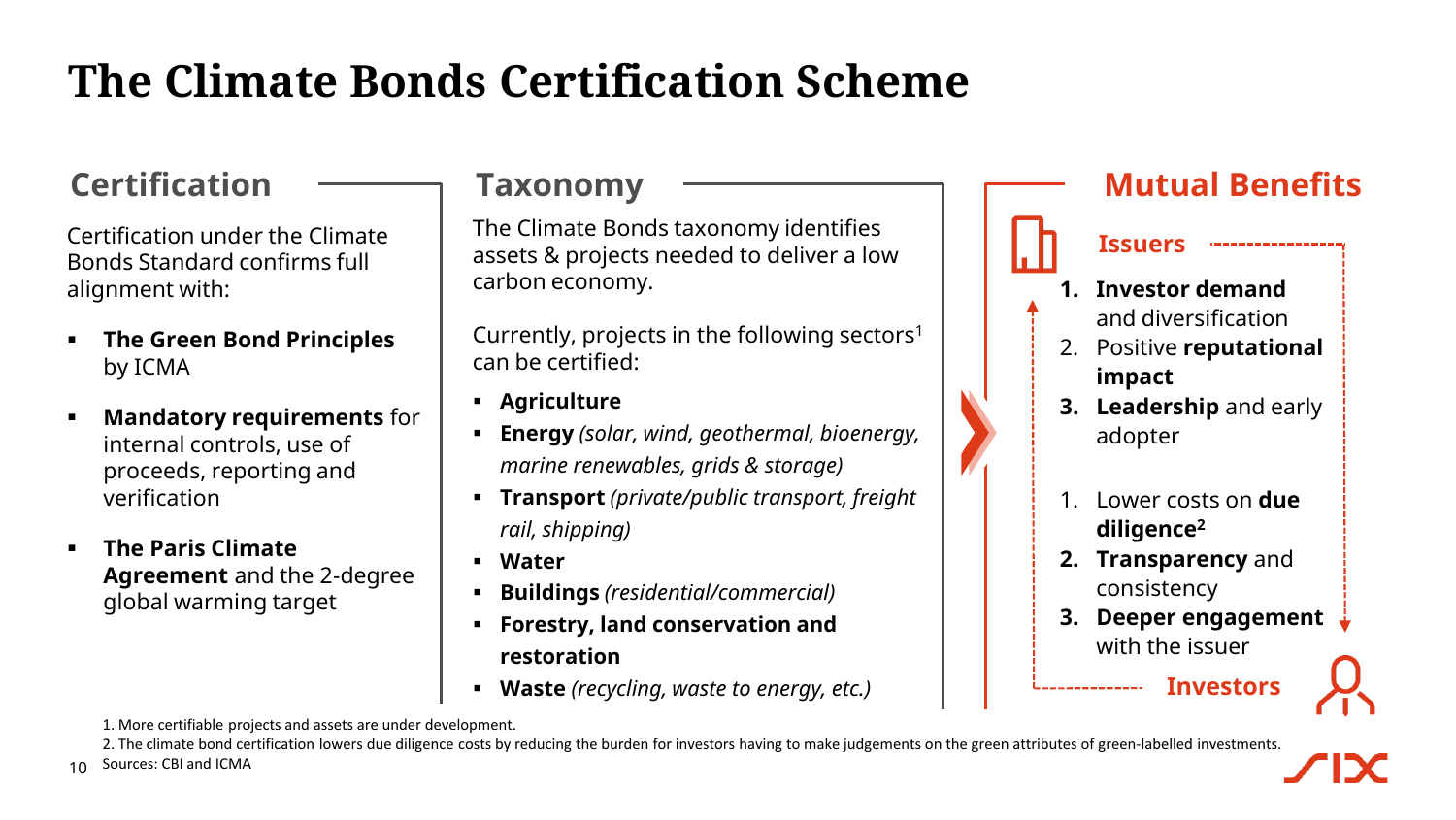# **The Climate Bonds Certification Process**

| <b>Prepare the</b><br>bond | <b>Engage a</b><br>verifier | <b>Get certified</b><br>and issue bond | Confirm<br>certification | <b>Report</b><br>annually |
|----------------------------|-----------------------------|----------------------------------------|--------------------------|---------------------------|
|                            |                             |                                        |                          |                           |
| 11 Sources: SIX and CBI    |                             |                                        |                          |                           |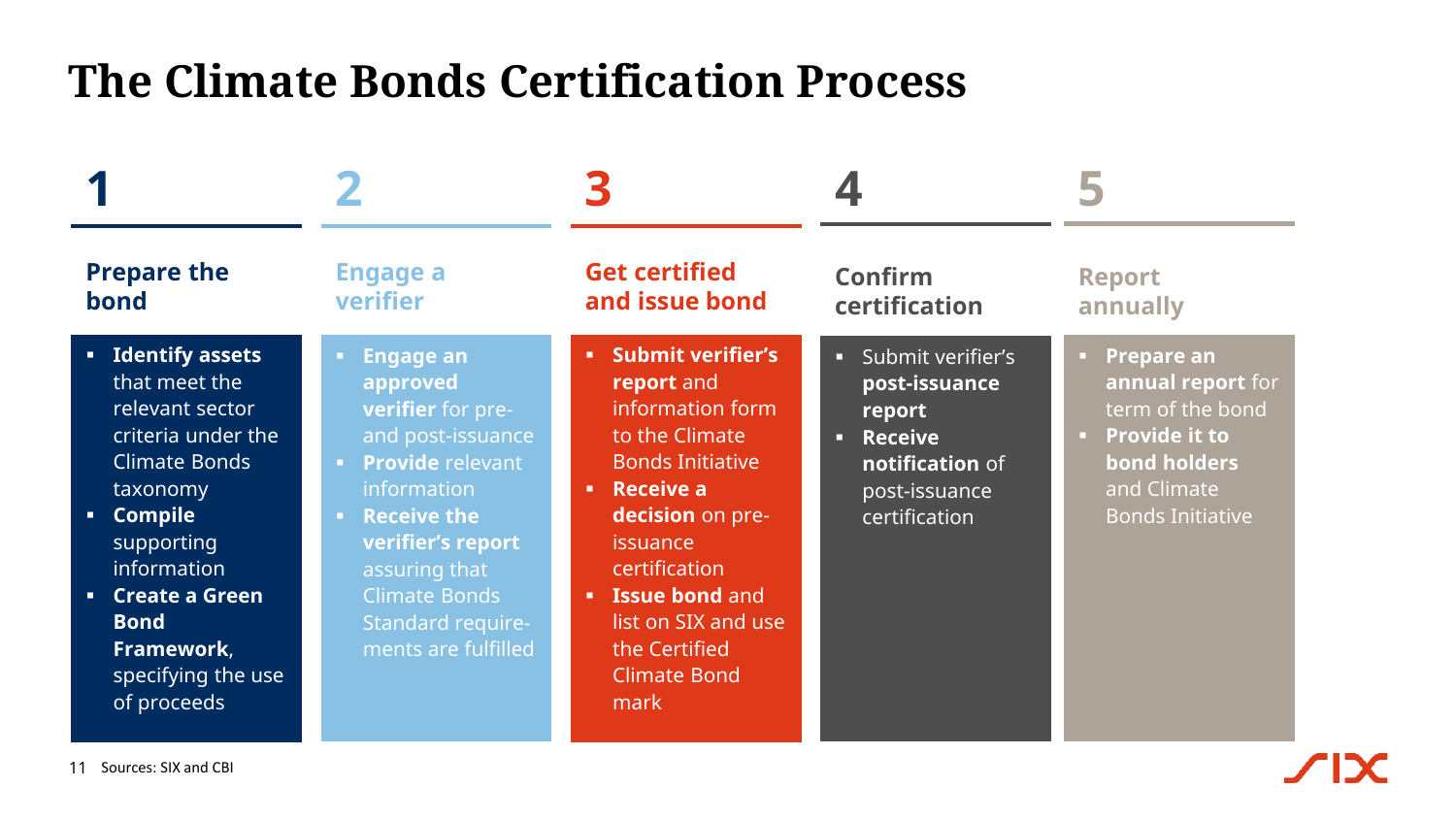- 1. Sustainable Bonds Are on the Rise
- 2. Greater Visibility with the SIX Flag
- 3. Partnership with the Climate Bonds Initiative
- **4. A New Opportunity – Sustainability-linked Bonds**
- 5. Your Advantages at a Glance

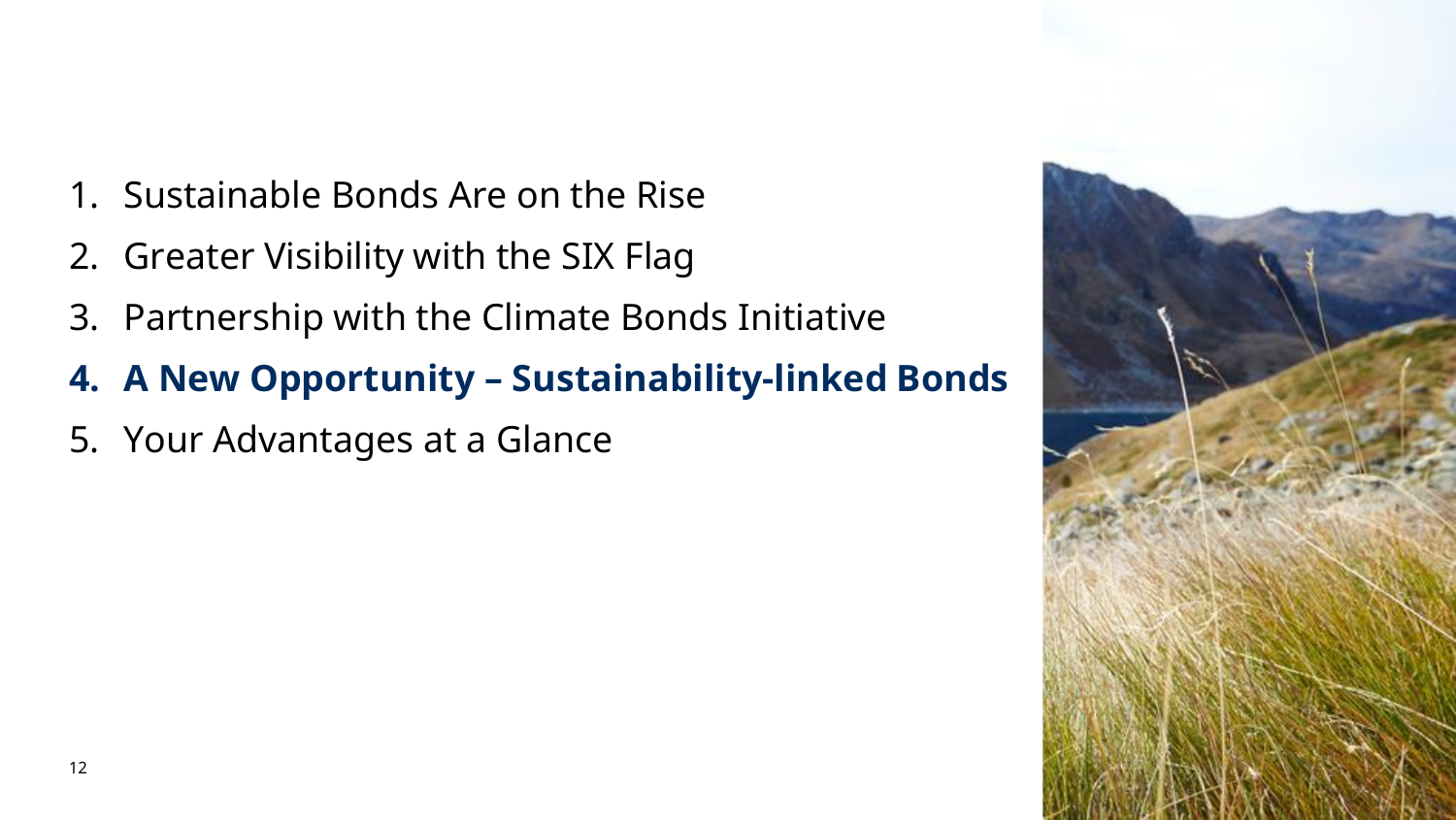# **Sustainability-linked Bonds are Performance-based…**

### **Overview**

- Sustainability-linked bonds (SLBs) are **forward-looking performance-based debt instruments** where the issuer commits to achieve predefined Sustainability/ESG objectives within a given timeline
- **The proceeds are intended to be used for general purposes**, contrary to green/social/sustainability bonds that are use of proceeds focused
- In June 2020, ICMA has published the **Sustainability-linked Bond Principles**

### **Core elements**

- **1. Key performance targets (KPIs)** that are material to the issuer's core sustainability/business strategy that address key ESG challenges of the industry
- **2. Sustainable performance targets (SPTs)** are derived from the KPIs and set the issuer's targets, expressing the level of ambition the issuer commits to
- **3. Bond characteristics**: depending on whether the selected KPIs reach the predefined SPTs or not, the SLB will need to include a financial and/or structural impact involving a trigger event  $-$  a potential variation of the coupon is the most common example
- **4. Reporting** (pre- and post-issuance) by the issuer with up-to-date information on the performance of the selected KPIs
- **5. External and independent verification<sup>1</sup>** of the issuer's performance against the SPTs for each KPI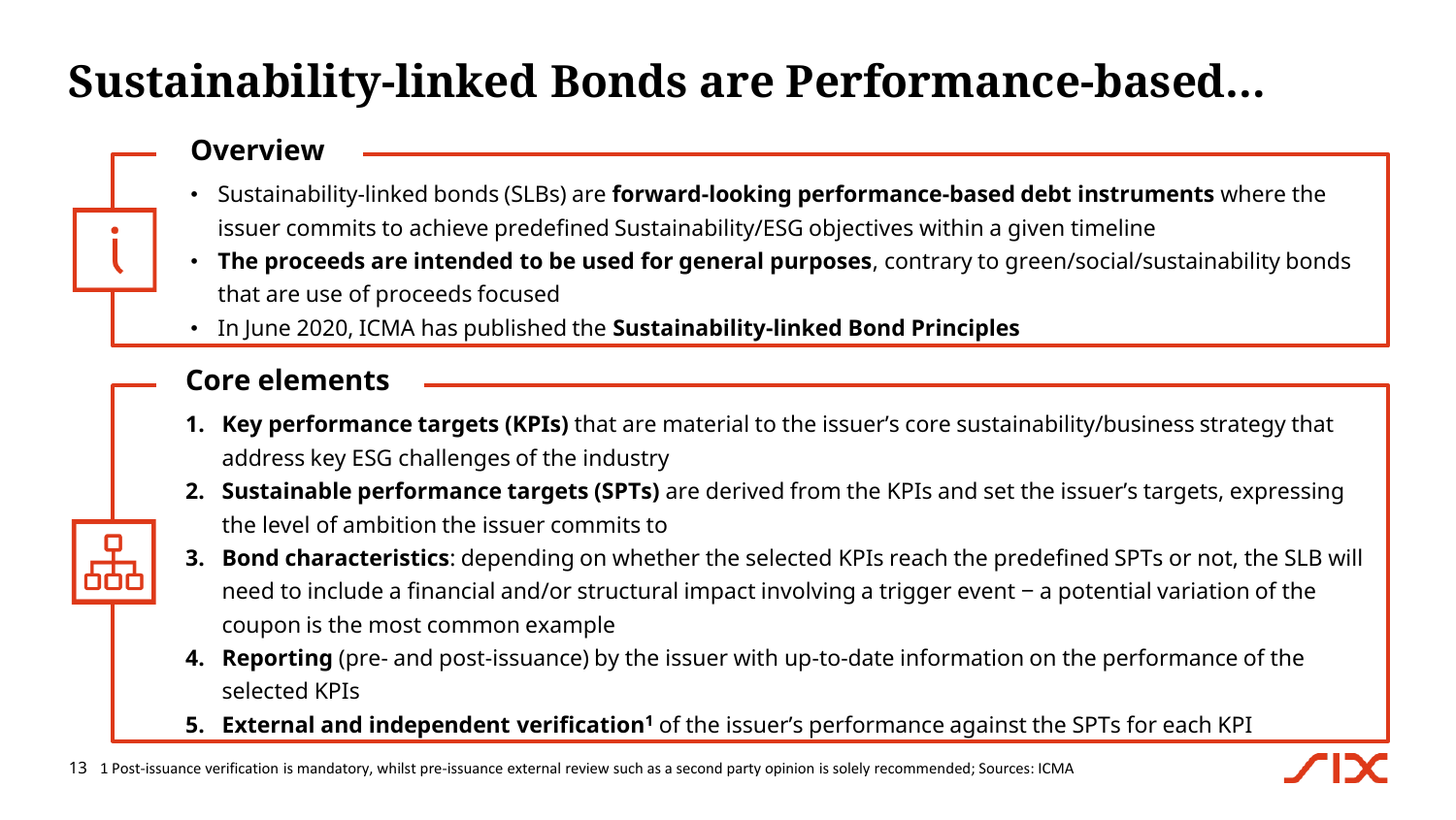# **…And Foster Transparency and Flexibility**

### **Benefits**

Sustainability-linked bonds (SLBs)

- Can be used to finance an issuer's **sustainability progress and transition**
- Enables a consistent, transparent and simplified **public communication** of the sustainable strategic direction
- Offers a **flexible sustainable financing solution** with potential financial benefits

### **Case Study**

- Novartis issued the **first ever healthcare industry SLB** on SIX in September 2020, further embedding ESG targets into the core of its business operations and addressing key global health challenges
- The SLB is linked to the **2025 Patient Access Targets** by Novartis with the goal to increase patient reach in low- and middle-income countries with strategic innovative therapies by 200% and the Novartis Flagship Programs by 50%, resulting in a potential reach of over 24 million patients across therapy areas
- The EUR 1.85 billion zero coupon SLB contains a **coupon step-up**, i.e. the coupon increases by 25 basis points from 2026 onwards if Novartis fails to meet its targets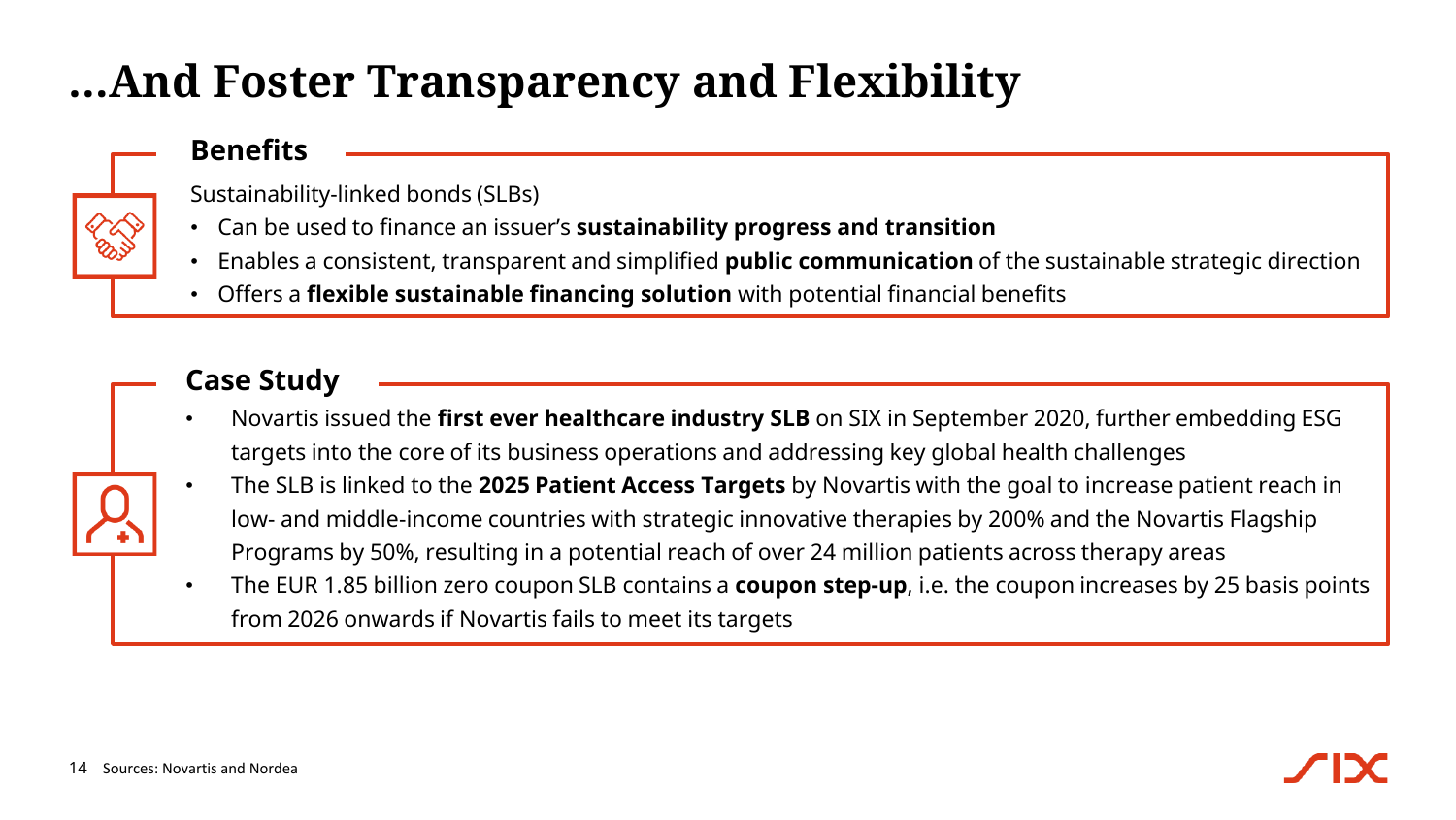- 1. Sustainable Bonds Are on the Rise
- 2. Greater Visibility with the SIX Flag
- 3. Partnership with the Climate Bonds Initiative
- 4. A New Opportunity Sustainability-linked Bonds
- **5. Your Advantages at a Glance**

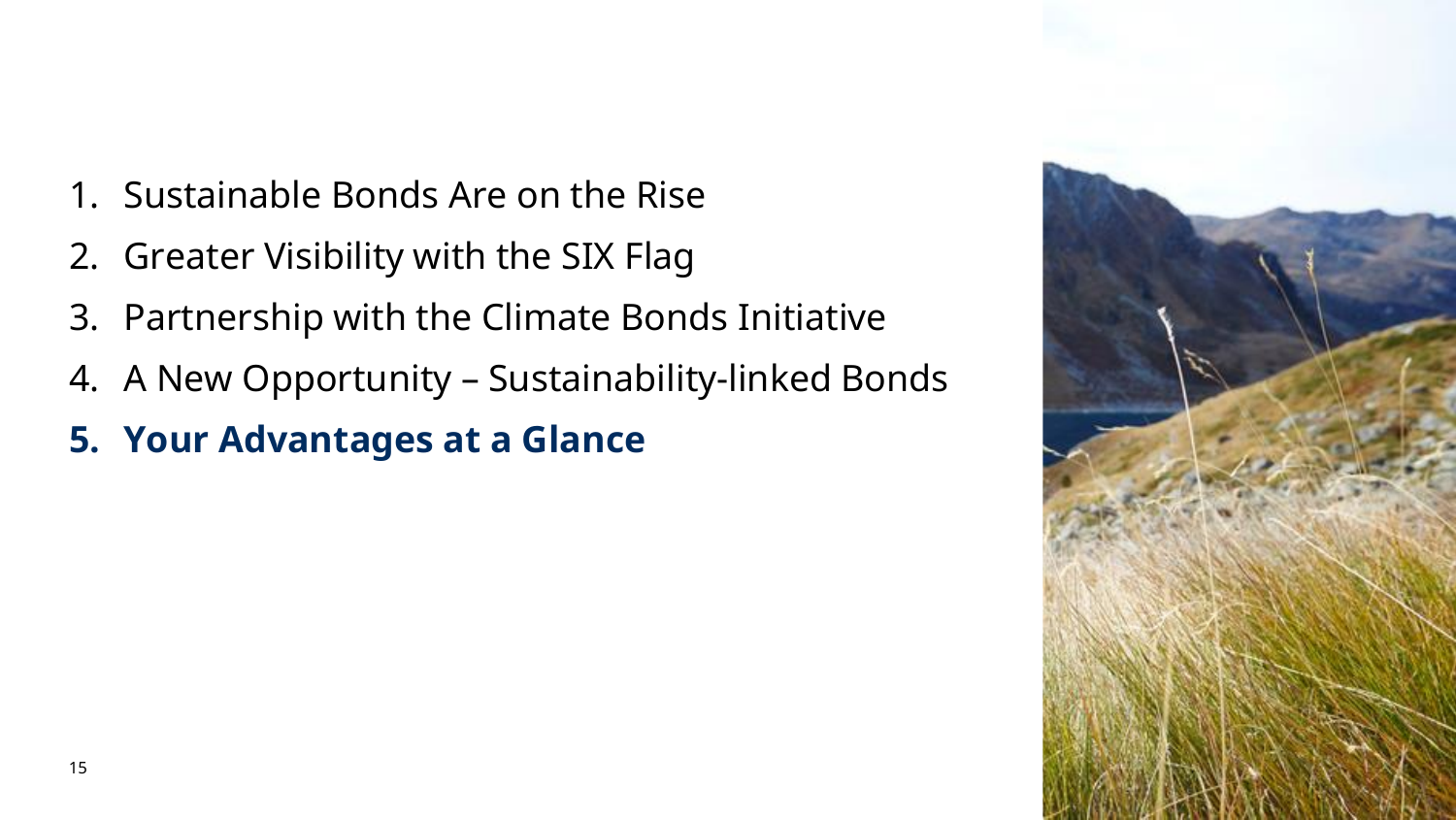# **Your Advantages at a Glance**

### **The Swiss Stock Exchange… … as a Trusted Partner for**

### **Reliable certification**

SIX ensures a high standard, reliability and comparability of bonds by labelling them only if adhering to globally recognized frameworks such as the «Principles» by ICMA<sup>1</sup> or the Climate Bonds Standard by the Climate Bonds Initiative

### **High visibility**



Sustainable bonds are flagged and thereby are easier found in the SIX **Bond Explorer** and are additionally published on a [dedicated website](https://www.six-group.com/en/products-services/the-swiss-stock-exchange/market-data/bonds/green-bonds.html)

### **Regulated market**



SIX offers a transparent and regulated trading platform for the fast-growing market of sustainable bonds

#### **Issuers**

SIX offers an efficient listing process as well as grants access to investors' capital and their high demand for investments in sustainable bonds

#### **Investors**

Investors benefit from the robust sustainable bond market by SIX, enhancing portfolio diversification in line with clients' growing demand for sustainable instruments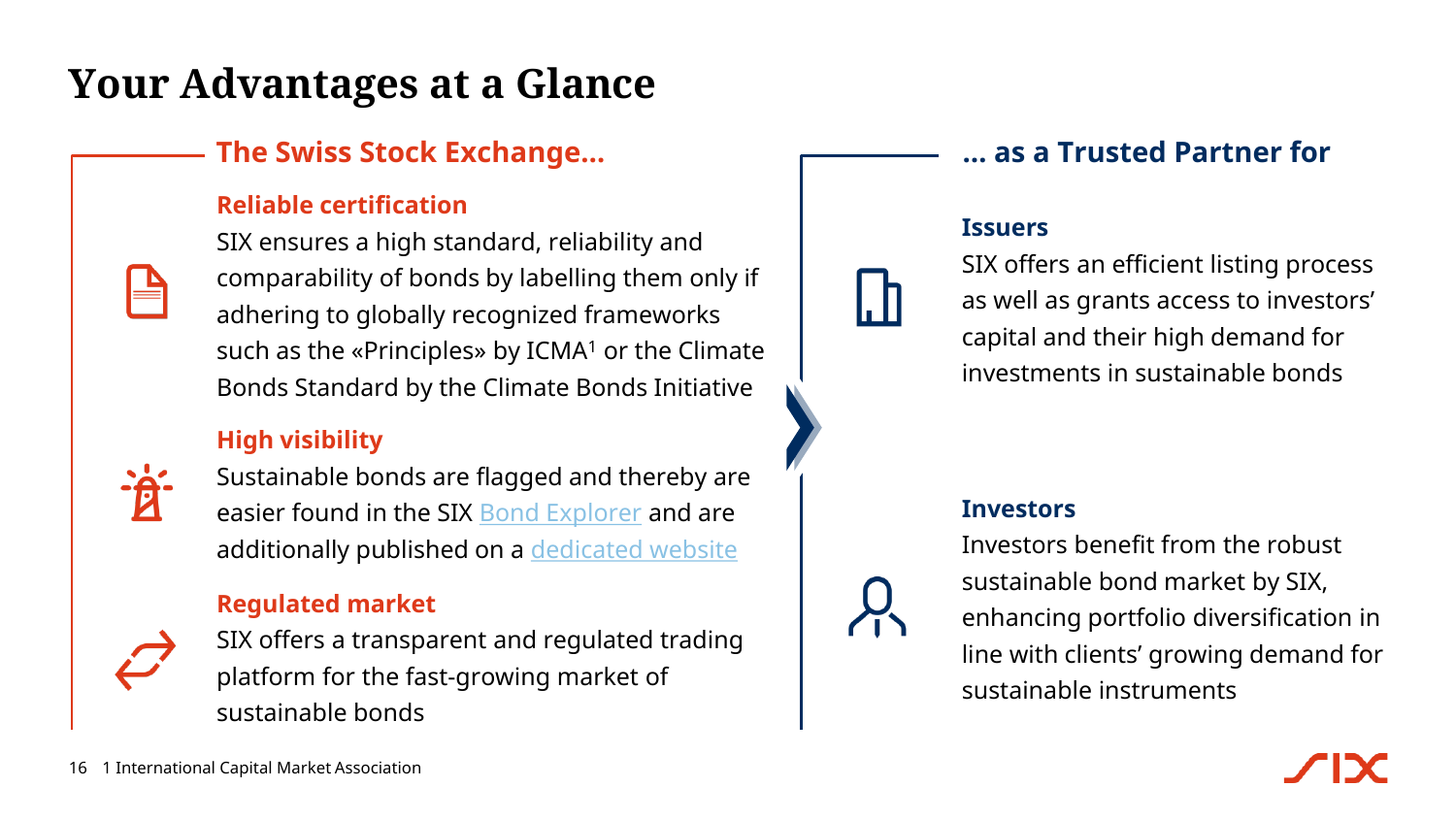# **We Are Happy to Support You**

### **The Primary Markets Team**



#### **Valeria Ceccarelli Head Primary Markets**

valeria.ceccarelli@six-group.com +41 58 399 2180



**Patrick Förg Head Origination** patrick.foerg@six-group.com  $+41$  58 399 21 53



#### **Andrea von Bartenwerffer Head Issuer Relations**

andrea.vonbartenwerffer@six-group.com +41 58 399 2941



**Tobias Lehmann Senior Product Manager**

tobias.lehmann@six-group.com +41 58 399 2741



**Fabian Gerber Senior Relationship Manager** fabian.gerber@six-group.com +41 58 399 2974



**Krishna Tewari Relationship Manager** krishna.tewari@six-group.com +41 58 399 2736



**Sarah Suter Analyst** sarah.suter@six-group.com +41 58 399 3380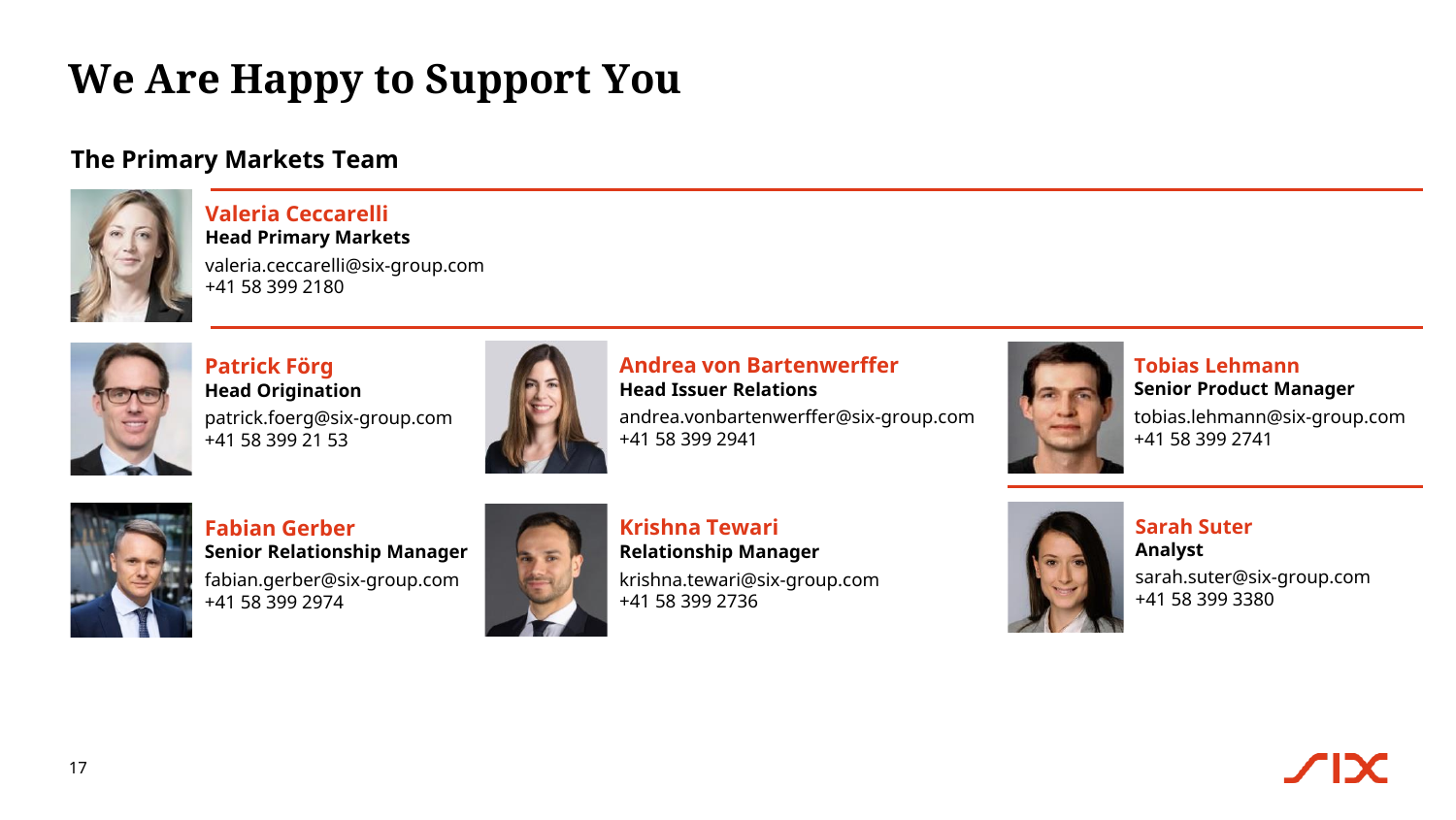# **Appendix**

### **Helpful links**

- List of Sustainable Bonds at SIX: *[https://www.six-group.com/en/products-services/the-swiss-stock-exchange/market](https://www.six-group.com/en/products-services/the-swiss-stock-exchange/market-data/bonds/sustainable-bonds.html)data/bonds/sustainable-bonds.html*
- Green Bond Database by Climate Bonds Initiative: *<https://www.climatebonds.net/cbi/pub/data/bonds>*
- Climate Bonds Standard and Certification Scheme: *<https://www.climatebonds.net/standard>*
- Climate Bonds Taxonomy: *<https://www.climatebonds.net/standard/taxonomy>*
- The «Principles» by ICMA: *<https://www.icmagroup.org/green-social-and-sustainability-bonds/>*